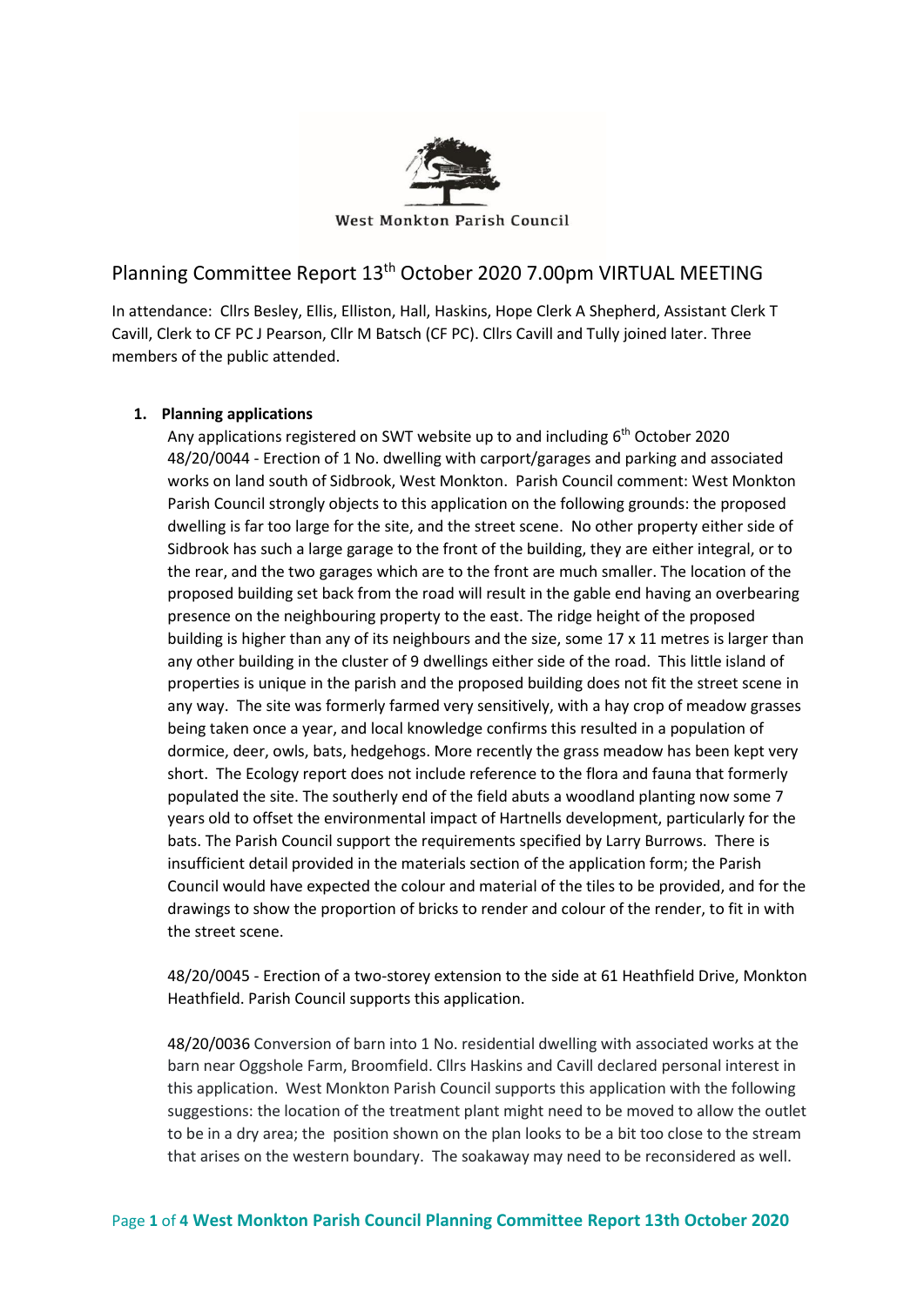Bearing in mind that the stream runs into Yalway Stream which feeds into the confluence at Bathpool, attention is drawn to the recent Natural England report on phosphates.

#### **Withdrawn:**

08/20/0024LB. Whilst 08/20/0023 remains live (Erection of a tent on the south lawn with a mobile toilet and service tent for a period of 6 years t Hestercombe House, Hestercombe Road, Cheddon Fitzpaine), the listed building application associated with it has been withdrawn.

### **Planning Enforcement:**

E/98/48/20 - Illegal Signs at roundabout Bridgwater Road – signs have been removed

#### **2. Climate Change**

Feedback from NALC – Rebuilding Sustainable Communities Session on 28<sup>th</sup> September. All members of the Parish Council had been registered for this event. General discussion revealed that most Councillors found the 'Friends of the Earth' speaker, Sarah Bell, to be the most informative. The view was expressed that until there was legislation at the highest level, there was little individuals could/would do. A different view was expressed that small initiatives all add up. It was agreed that a good place to start might be to do a Parish 'Carbon Audit', which would identify what needed to be done, and would also open the door for further funding. Clerk to investigate and send information to Cllr Elliston. Action Plan development update: Clerk is developing an action plan.

# **3. Consideration of the SW & T Council offer of free trees to all Parishes up to a value of £50.00.**

Supplied as small whips with tree protector and stake.

Where - no PC owned land but Cricket Club has lease on land for 28 years - what about a row of trees along the line of the picket fence?

Which species - choice of beech oak lime and others.

It was agreed to take advantage of the offer from SW&T Council. The species to be purchased would be Beech and Lime, to be held in a temporary planting place until the position of Persimmon's handover to the Parish Council becomes clearer.

## **4. Sports Pitches Update**

Cllr Hall had revised his drawing of the sports pitch area following consultation with Sports England, the RFU, the ECB and local representatives of Taunton Rugby Club and West Monkton Cricket Club. The revised drawing had been submitted to A Penna. A Penna had observed that without any football pitches at all on the revised plan it would make the Deed of Variation to the s106 requiring two football pitches very difficult to obtain. It was noted with regret that Persimmon had failed to produce their promised letter of support to the deadline they agreed. Clerk will draft local knowledge and information of locally available football pitches (Priorswood Cleeve Road, Waterleaze, Cashford Gate, Stoney Furlong) and other data to refute the need for more football pitches (based on data from the 2005 application).

## **5. Consultations**

Any consultations received up to and including 1/9/2020

(a) Police and Crime Commissioner's Coronavirus Recovery Survey [https://www.avonandsomerset-pcc.gov.uk/news/2020/09/do-you-have](https://www.avonandsomerset-pcc.gov.uk/news/2020/09/do-you-have-thoughts-on-your-local-police-service/?utm_source=rural-crime-forum&utm_medium=email&utm_campaign=opcc-covid-survey)[thoughts-on-your-local-police-service/?utm\\_source=rural-crime](https://www.avonandsomerset-pcc.gov.uk/news/2020/09/do-you-have-thoughts-on-your-local-police-service/?utm_source=rural-crime-forum&utm_medium=email&utm_campaign=opcc-covid-survey)[forum&utm\\_medium=email&utm\\_campaign=opcc-covid-survey](https://www.avonandsomerset-pcc.gov.uk/news/2020/09/do-you-have-thoughts-on-your-local-police-service/?utm_source=rural-crime-forum&utm_medium=email&utm_campaign=opcc-covid-survey)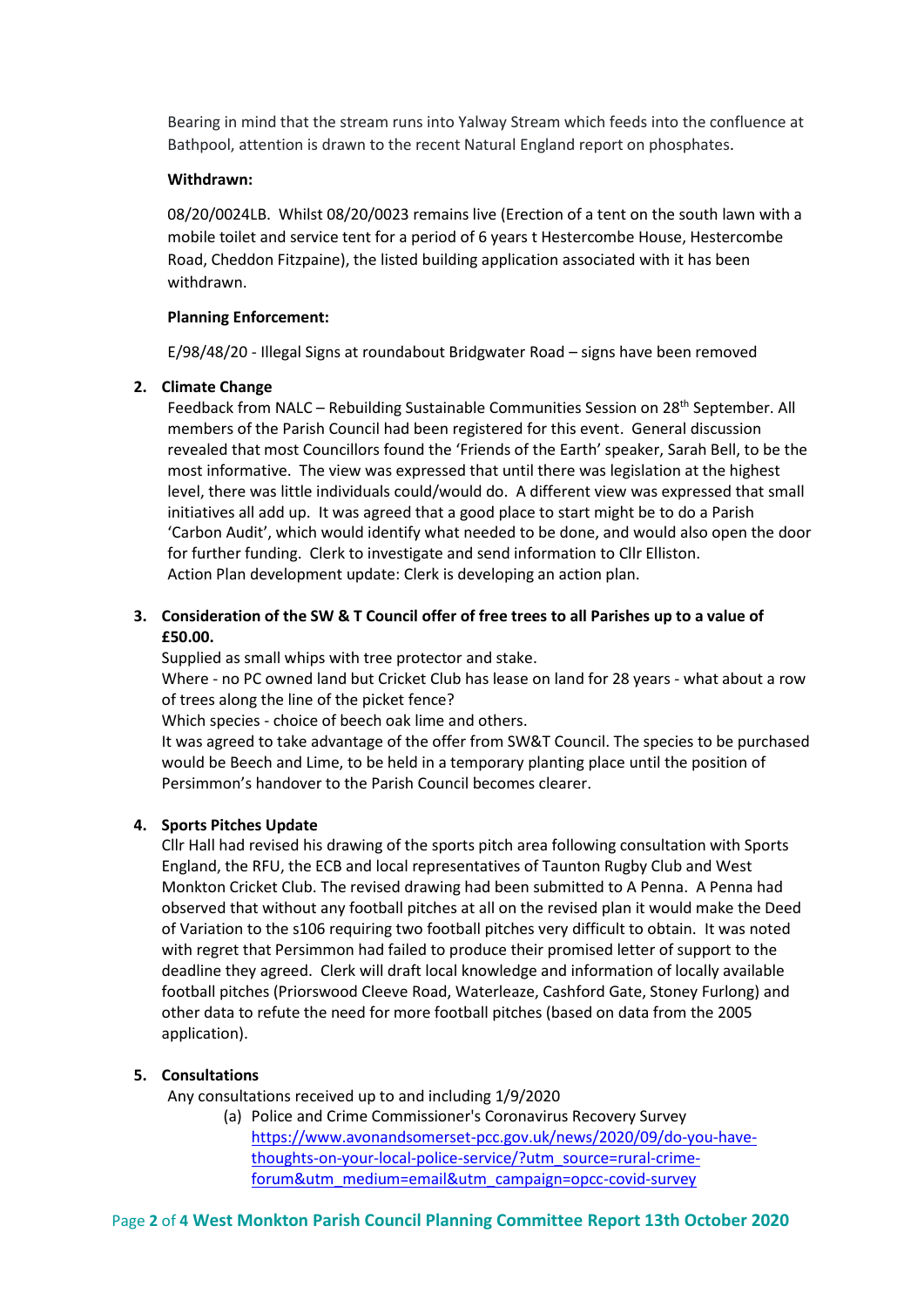It was agreed to put this consultation on the website and FB page to allow residents to respond.

(b) One Somerset - Autumn Consultation - Town & Parish Councils opportunity to have a say – open until  $16<sup>th</sup>$  October. [https://eur01.safelinks.protection.outlook.com/?url=https%3A%2F%2Fonesome](https://eur01.safelinks.protection.outlook.com/?url=https%3A%2F%2Fonesomerset.org.uk%2Fhave-your-say%2F&data=02%7C01%7CJCooksley%40somerset.gov.uk%7Cb348c7f6bc154127d11208d85bc0479a%7Cb524f606f77a4aa28da2fe70343b0cce%7C0%7C0%7C637360228672950488&sdata=JUNU36p8pypCJwV%2BC9PnGqk6kqdfsJGgvdaHe5k%2FBdA%3D&reserved=0) [rset.org.uk%2Fhave-your](https://eur01.safelinks.protection.outlook.com/?url=https%3A%2F%2Fonesomerset.org.uk%2Fhave-your-say%2F&data=02%7C01%7CJCooksley%40somerset.gov.uk%7Cb348c7f6bc154127d11208d85bc0479a%7Cb524f606f77a4aa28da2fe70343b0cce%7C0%7C0%7C637360228672950488&sdata=JUNU36p8pypCJwV%2BC9PnGqk6kqdfsJGgvdaHe5k%2FBdA%3D&reserved=0)[say%2F&data=02%7C01%7CJCooksley%40somerset.gov.uk%7Cb348c7f6bc1541](https://eur01.safelinks.protection.outlook.com/?url=https%3A%2F%2Fonesomerset.org.uk%2Fhave-your-say%2F&data=02%7C01%7CJCooksley%40somerset.gov.uk%7Cb348c7f6bc154127d11208d85bc0479a%7Cb524f606f77a4aa28da2fe70343b0cce%7C0%7C0%7C637360228672950488&sdata=JUNU36p8pypCJwV%2BC9PnGqk6kqdfsJGgvdaHe5k%2FBdA%3D&reserved=0) [27d11208d85bc0479a%7Cb524f606f77a4aa28da2fe70343b0cce%7C0%7C0%7C](https://eur01.safelinks.protection.outlook.com/?url=https%3A%2F%2Fonesomerset.org.uk%2Fhave-your-say%2F&data=02%7C01%7CJCooksley%40somerset.gov.uk%7Cb348c7f6bc154127d11208d85bc0479a%7Cb524f606f77a4aa28da2fe70343b0cce%7C0%7C0%7C637360228672950488&sdata=JUNU36p8pypCJwV%2BC9PnGqk6kqdfsJGgvdaHe5k%2FBdA%3D&reserved=0) [637360228672950488&sdata=JUNU36p8pypCJwV%2BC9PnGqk6kqdfsJGgvdaHe](https://eur01.safelinks.protection.outlook.com/?url=https%3A%2F%2Fonesomerset.org.uk%2Fhave-your-say%2F&data=02%7C01%7CJCooksley%40somerset.gov.uk%7Cb348c7f6bc154127d11208d85bc0479a%7Cb524f606f77a4aa28da2fe70343b0cce%7C0%7C0%7C637360228672950488&sdata=JUNU36p8pypCJwV%2BC9PnGqk6kqdfsJGgvdaHe5k%2FBdA%3D&reserved=0) [5k%2FBdA%3D&reserved=0](https://eur01.safelinks.protection.outlook.com/?url=https%3A%2F%2Fonesomerset.org.uk%2Fhave-your-say%2F&data=02%7C01%7CJCooksley%40somerset.gov.uk%7Cb348c7f6bc154127d11208d85bc0479a%7Cb524f606f77a4aa28da2fe70343b0cce%7C0%7C0%7C637360228672950488&sdata=JUNU36p8pypCJwV%2BC9PnGqk6kqdfsJGgvdaHe5k%2FBdA%3D&reserved=0)

Four virtual meetings will be held using Microsoft Teams. Please ask your members to email [onesomerset@somerset.gov.uk](mailto:onesomerset@somerset.gov.uk) to confirm their attendance, clearly stating which meeting they would like to attend. We will then send the link and full joining instructions to them by email in advance. The dates and times are as follows:

- Thursday 8th October 7pm
- Wednesday 14th October 7pm
- Thursday 15th October 1pm
- Thursday 15th October 7pm

Some Councillors confirmed they had booked to attend the consultation, and those attending before the PC meeting will bring observations to the PC meeting when the consultation will be completed.

- (c) Have your say on road enforcement & safety where you live <https://www.surveymonkey.co.uk/r/apccsaferoads> It was agreed to place this consultation on the website and FB page to allow residents to respond.
- (d) Transparency and Competition: a call for evidence on data on land control [https://assets.publishing.service.gov.uk/government/uploads/system/uploads/a](https://assets.publishing.service.gov.uk/government/uploads/system/uploads/attachment_data/file/907213/Call_for_evidence_on_Contractual_Controls.pdf) [ttachment\\_data/file/907213/Call\\_for\\_evidence\\_on\\_Contractual\\_Controls.pdf](https://assets.publishing.service.gov.uk/government/uploads/system/uploads/attachment_data/file/907213/Call_for_evidence_on_Contractual_Controls.pdf) It was requested that Councillors read the consultation documents before the PC meeting. Assistant Clerk has circulated suggestions for comments for each of the responses in blue typeface.
- (e) Planning for the future white paper [https://assets.publishing.service.gov.uk/government/uploads/system/uploads/a](https://assets.publishing.service.gov.uk/government/uploads/system/uploads/attachment_data/file/907956/Planning_for_the_Future_web_accessible_version.pdf) [ttachment\\_data/file/907956/Planning\\_for\\_the\\_Future\\_web\\_accessible\\_version.](https://assets.publishing.service.gov.uk/government/uploads/system/uploads/attachment_data/file/907956/Planning_for_the_Future_web_accessible_version.pdf) [pdf](https://assets.publishing.service.gov.uk/government/uploads/system/uploads/attachment_data/file/907956/Planning_for_the_Future_web_accessible_version.pdf)

It was requested that Councillors read the consultation documents before the PC meeting. Assistant Clerk has circulated suggestions for comments for each of the responses in blue typeface.

#### **6. Neighbourhood Plan Illustrative Map Project**

Progress update. A mock-up of the final version was presented by the graphic designer at a live meeting on 5<sup>th</sup> October. Design details were discussed. Having obtained quotes from Sharp Cat for thick and thin paper – predicating the size of envelope; it was agreed to go for the thicker paper which would fold down to A4 size. The quotes include a single sheet of A4 printed on one side to allow for a letter from NP Chairman and two PC Chairmen. Sponsors have been invited (circa 70 emails sent) with 4 firm expressions of interest so far. It was agreed to send the sponsor invite out again, and to the NP Mailing list, with the electronic version of the final map attached so that sponsors can see what they are supporting. Suggested that an A6 display of logo, picture and text would be £50.00, with double size